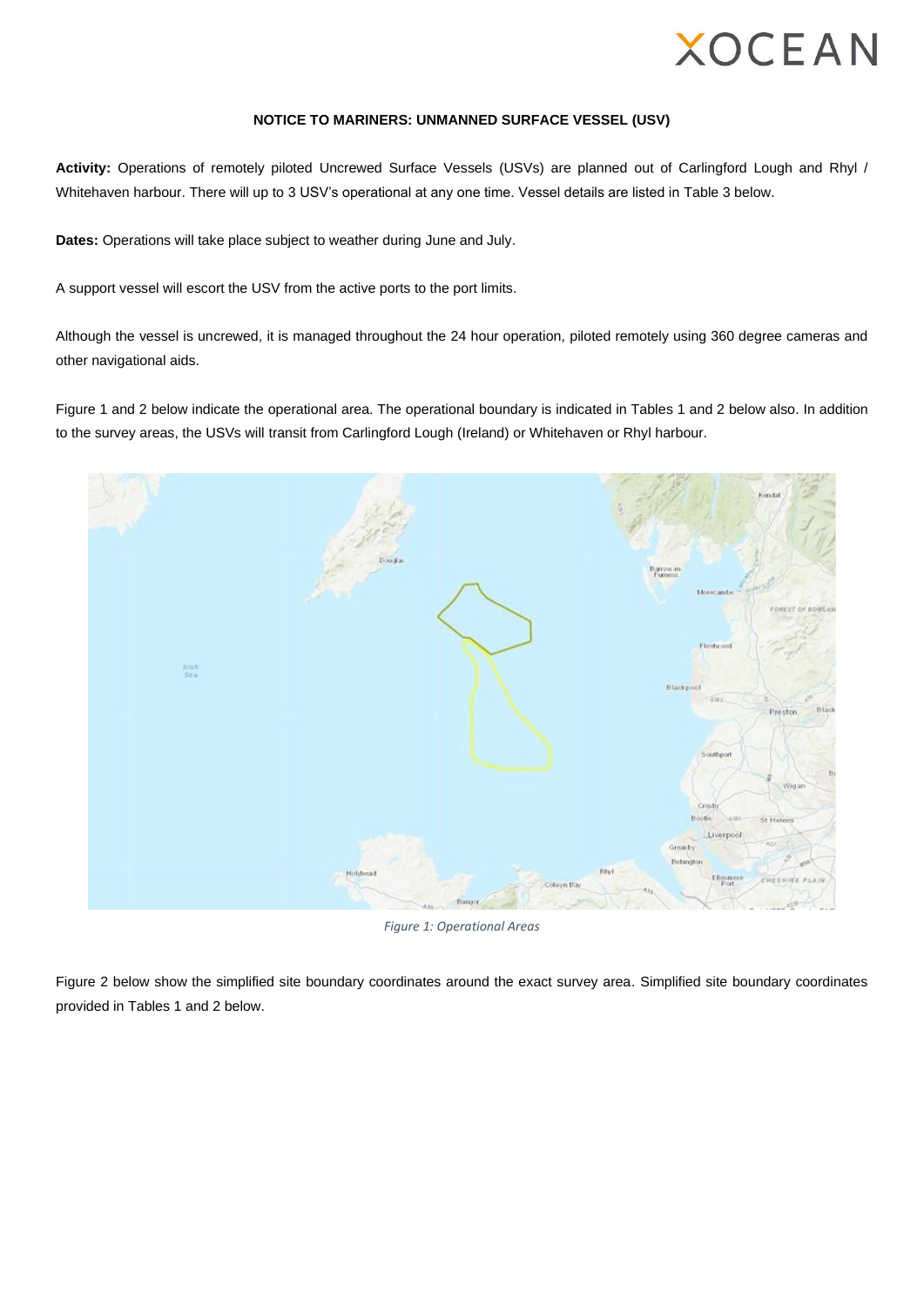

*Figure 2: Operational Areas*

In Figure 2 above the red line indicates actual site boundary, the blue line indicates the coordinates of the simplified site boundary supplied in the following tables for ease of chart plotting.

Please note that the following Longitudes are provided in degrees WEST and should be converted to negative values if your system requires degrees EAST to be inputted.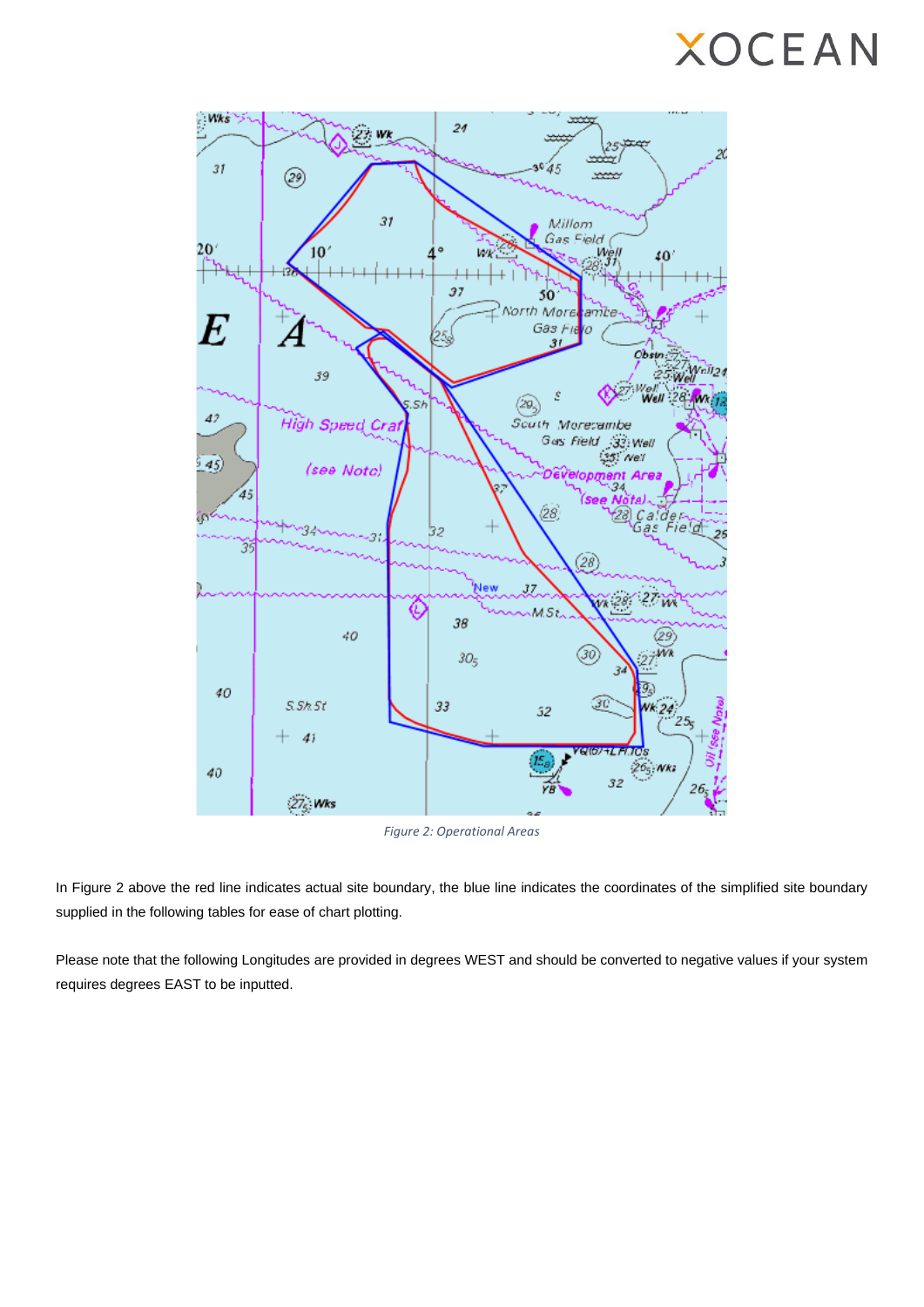| Point | Latitude (degrees North) | Longitude (degrees West) |
|-------|--------------------------|--------------------------|
|       | 54.00799                 | 4.21305                  |
| 2     | 53.90352                 | 3.97205                  |
| 3     | 53.94243                 | 3.78530                  |
| 4     | 53.99918                 | 3.78637                  |
| 5     | 54.09602                 | 4.02885                  |
| 6     | 54.09370                 | 4.09415                  |

#### *Table 1: Area Boundary Northern Area*

#### *Table 2: Area Boundary Southern Area*

| Point          | Latitude (degrees North) | Longitude (degrees West) |
|----------------|--------------------------|--------------------------|
| 1              | 53.93617                 | 4.11173                  |
| $\mathfrak{p}$ | 53.88028                 | 4.03483                  |
| 3              | 53.78597                 | 4.06236                  |
| 4              | 53.61628                 | 4.05453                  |
| 5              | 53.59688                 | 3.91969                  |
| 6              | 53.59773                 | 3.68903                  |
| $\overline{7}$ | 53.66486                 | 3.69966                  |
| 8              | 53.90898                 | 3.98642                  |
| 9              | 53.95068                 | 4.07254                  |

### *Table 3: Vessel Details*

| Name:    | X-03 UNCREWED     | X-05 UNCREWED     | X-06 UNCREWED     |  |
|----------|-------------------|-------------------|-------------------|--|
| MMSI:    | 232019976         | 232024575         | 232025477         |  |
| Length:  | 4.5m              | 4.5m              | 4.5m              |  |
| Beam:    | 2.2 <sub>m</sub>  | 2.2 <sub>m</sub>  | 2.2 <sub>m</sub>  |  |
| Speed:   | $3.5$ kts         | 3.5kts            | 3.5kts            |  |
| Draught: | 1.5m              | 1.5 <sub>m</sub>  | 1.5 <sub>m</sub>  |  |
| Tonnage: | 750 <sub>kg</sub> | 750 <sub>kg</sub> | 750 <sub>kg</sub> |  |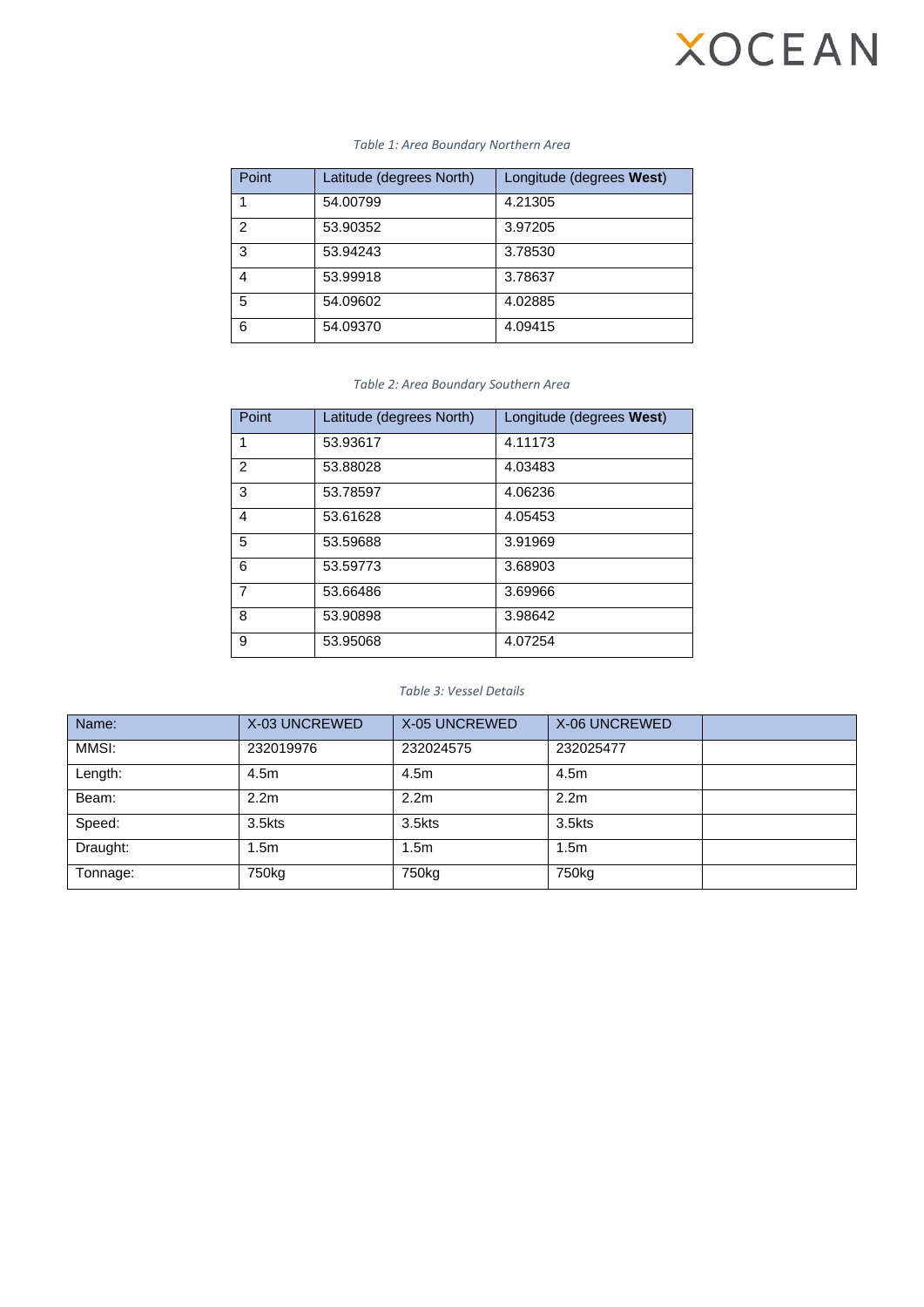

*Figure 3: XO-450 USV*

The USV sends real time images and situational awareness data over satellite to a team of operators keeping watch and controlling the vessel remotely 24/7.

**Safety Precautions:** The USV is equipped with the following to make it conspicuous to other marine traffic:

- **AIS**
- Navigation Lights & Sound Signal
- **Active Radar Reflector**
- Superstructure Painted Yellow

Seafarers are asked to avoid contact with the vessel and be aware of the operational area during this period.